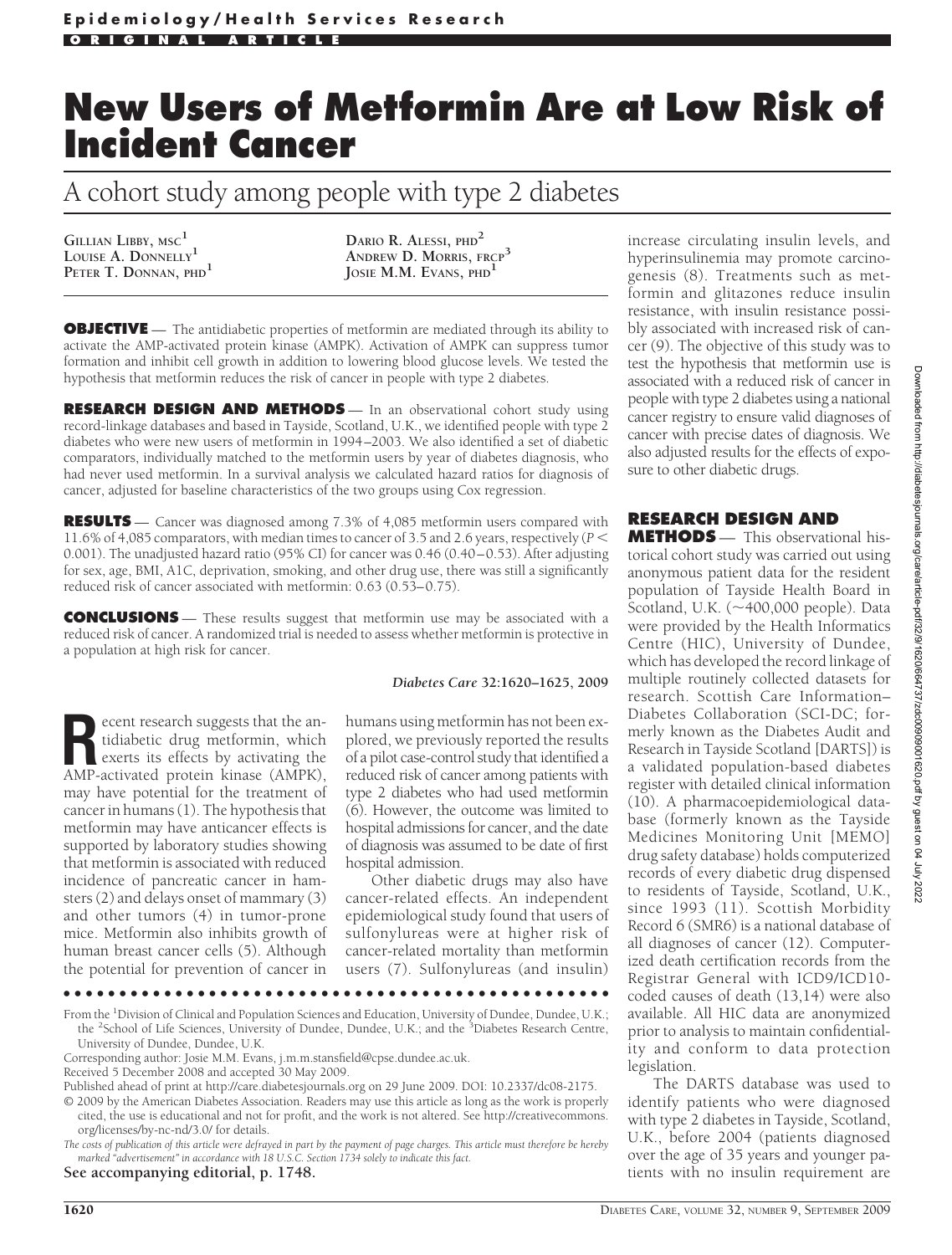classified as having type 2 diabetes). We identified patients who received a first metformin prescription any time between 1 January 1994 and 31 December 2003 (excluding patients who received metformin in 1993 or before diabetes diagnosis). We classified these patients as metformin users and defined the index date as date of first metformin prescription. Patients who had a record of cancer in SMR6 at any time between 1980 and the index date were excluded.

Comparator patients individually matched to the metformin users were generated at random from a pool of patients with type 2 diabetes who had no record of metformin use. We used a computer algorithm that identified comparators for each metformin user (listed in random order). For each metformin user, a potential comparator was identified with the same year of diagnosis and assigned the same index date. Year of diagnosis was chosen as a matching variable to control for effects of treatment patterns that could vary over time but not be measured directly. However, if there was a record of cancer in SMR6 prior to the index date, or if they had died, the comparator was discarded (but was potentially available for a different metformin user). This process was repeated until suitable comparators were identified. The comparators who were identified for metformin users were therefore diagnosed with diabetes in the same year and survived until the index date without cancer (the date that the corresponding metformin user started metformin). Any potential survival bias (metformin users surviving to go on to metformin) was thus eliminated.

Baseline data were collated for all metformin users and comparators: age at index date, age at diagnosis of diabetes, sex, smoking status, mean BMI and A1C during the study period, and use of sulfonylureas or insulin within 3 months or 1 year of the index date, respectively. An area-based measure of material deprivation (Carstairs score [15]) based on four variables from the national census (car ownership, unemployment, overcrowding, and head-of-household job classification) was also used.

#### Main outcome measures

We followed-up all patients from the index dates for predefined outcomes. The primary outcome was diagnosis of cancer (as recorded in SMR6). Time to outcome was defined as the period from index date to *1*) date of diagnosis of cancer in SMR6,

*2*) date of death if no cancer diagnosis, or *3*) end of the study (31 December 2003) if no cancer diagnosis.

### Secondary outcomes

We evaluated the risks of the following secondary outcomes: diagnosis with bowel cancer (ICD9 153–154, ICD10 C18–C20), lung cancer (ICD9 162, ICD10 C33–C34), or breast cancer in women (ICD9 174, ICD10 C50) as well as all-cause mortality and mortality from cancer (any mention on death certificate).

## Statistical methods

Time from index date to outcome in the cohorts was shown using Kaplan-Meier plots. The proportional hazards assumption was examined using  $log(-log)$  survival plots, with parallel lines indicating that the assumption was reasonable. The relationship between metformin use and diagnosis of cancer was assessed in an unadjusted Cox regression analysis and then in a multivariable model adjusted for age at index date, sex, smoking status, deprivation, mean BMI and A1C during the study period, and use of sulfonylureas and insulin. These were all treated as categorical variables (as defined in Table 1) with the exception of A1C and BMI, which were treated as continuous variables. The analyses were stratified by year of diagnosis (the matching variable).

## Dose-response analyses

For each metformin user, we identified the maximum metformin dose prescribed during follow-up. We then categorized these as low dose  $(<50\%$  of maximum prescribable dose), medium dose (50– 80% of maximum prescribable dose), and high dose  $(>80\%)$ . The risks associated with each dose level were determined in a stratified analysis with adjustments for all covariates. However, in case of confounding by duration of follow-up, we further stratified patients according to length of time in the study.

Ethical approval was obtained from the multicenter research and ethics committee for Scotland.

**RESULTS** — There were 13,344 patients alive in January 1993 who were diagnosed with type 2 diabetes in Tayside, Scotland, U.K., before 2004, of which 12,255 were eligible for the study. We identified 5,183 patients who received a first prescription for metformin after 1994 and selected 4,944 for whom there

was no cancer diagnosis prior to metformin use. The remaining patients were 5,883 patients who received no metformin prescriptions between 1993 and 2004 and 1,189 patients who received a prescription for metformin in 1993. These latter patients were excluded as the date of starting metformin was unknown (no prescribing data available prior to 1993). Figure 1 shows how patients were selected for the study.

## Metformin users and comparators

The computer algorithm was used to identify comparators for the 4,804 metformin users who were aged  $\geq$  35 years at their index date. The comparators were identified from the 5,773 patients who were aged  $\geq$ 35 years and had no record of metformin use. A comparator was successfully identified for 4,364 users (the remaining 440 metformin users for whom comparators could not be found were excluded). However, all further analyses were restricted to the 4,085 metformin users who had more than one prescription for metformin and their respective comparators.

The baseline characteristics of the two groups are presented in Table 1. Metformin users were younger than their comparators and slightly more likely to be current smokers (although smoking status was unavailable for about one-quarter of study subjects). BMI and A1C values were also unavailable for 3 and 9% of study subjects, respectively, who were therefore assigned the mean values. Metformin users had higher mean values of BMI and A1C. There was a much higher proportion of metformin users who were treated with sulfonylureas within 3 months but a lower proportion who used insulin within a year. These differences were all statistically significant.

## Main outcome measures

Cancer was diagnosed among 297 (7.3%) of the metformin users during follow-up, compared with 474 (11.6%) of the comparators. Median time to cancer was 3.5 years (interquartile range [IQR] 2.1–5.8) for metformin users, compared with 2.6 years (1.2–4.1) for comparators. Figure 2 shows the Kaplan-Meier plot for diagnosis of cancer (log-rank test  $P < 0.001$ ). The proportional hazards assumption was met for all study subjects.

The unadjusted Cox regression analysis showed a statistically significant reduction in the risk of cancer in the new metformin users with a hazard ratio (HR)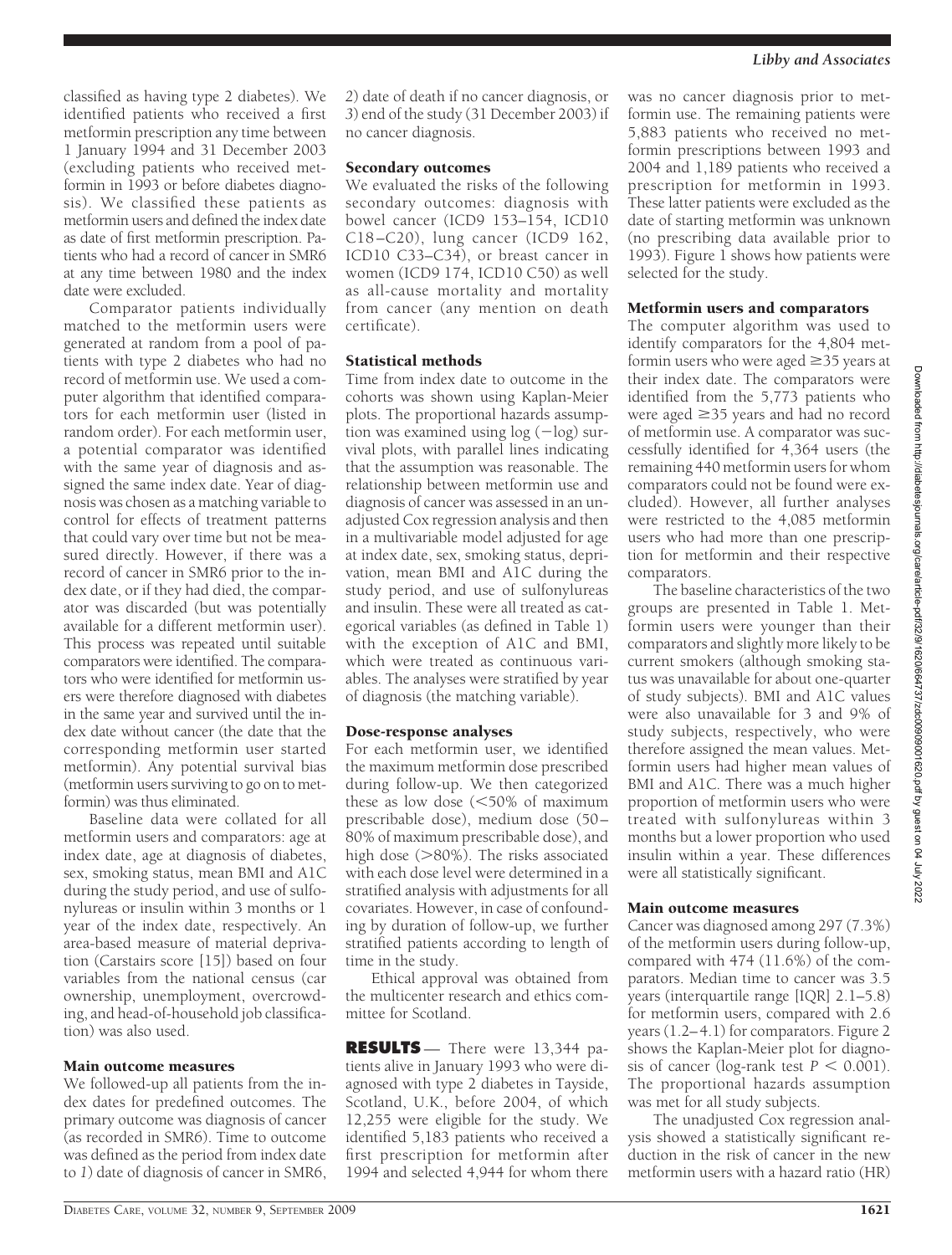



Figure 1—*Flowchart showing how metformin users and comparators were selected for the study.*

(95% CI) 0.46 (0.40–0.53) (Table 1). Increased cancer risk was observed among men and with increasing age. It also appeared that higher BMI and A1C were associated with a reduced risk of cancer. This is difficult to explain but may be a

diagnostic bias, with high BMI and A1C indicative of less frequent health care– seeking behavior.

In the multivariable analysis, the adjusted HR (95% CI) increased to 0.63 (0.53–0.75) for metformin users. Never

and ex-smokers were at reduced risk of cancer, but the reduced risks associated with increased BMI and A1C were less marked. No statistically significant effects were observed for use of sulfonylureas or insulin.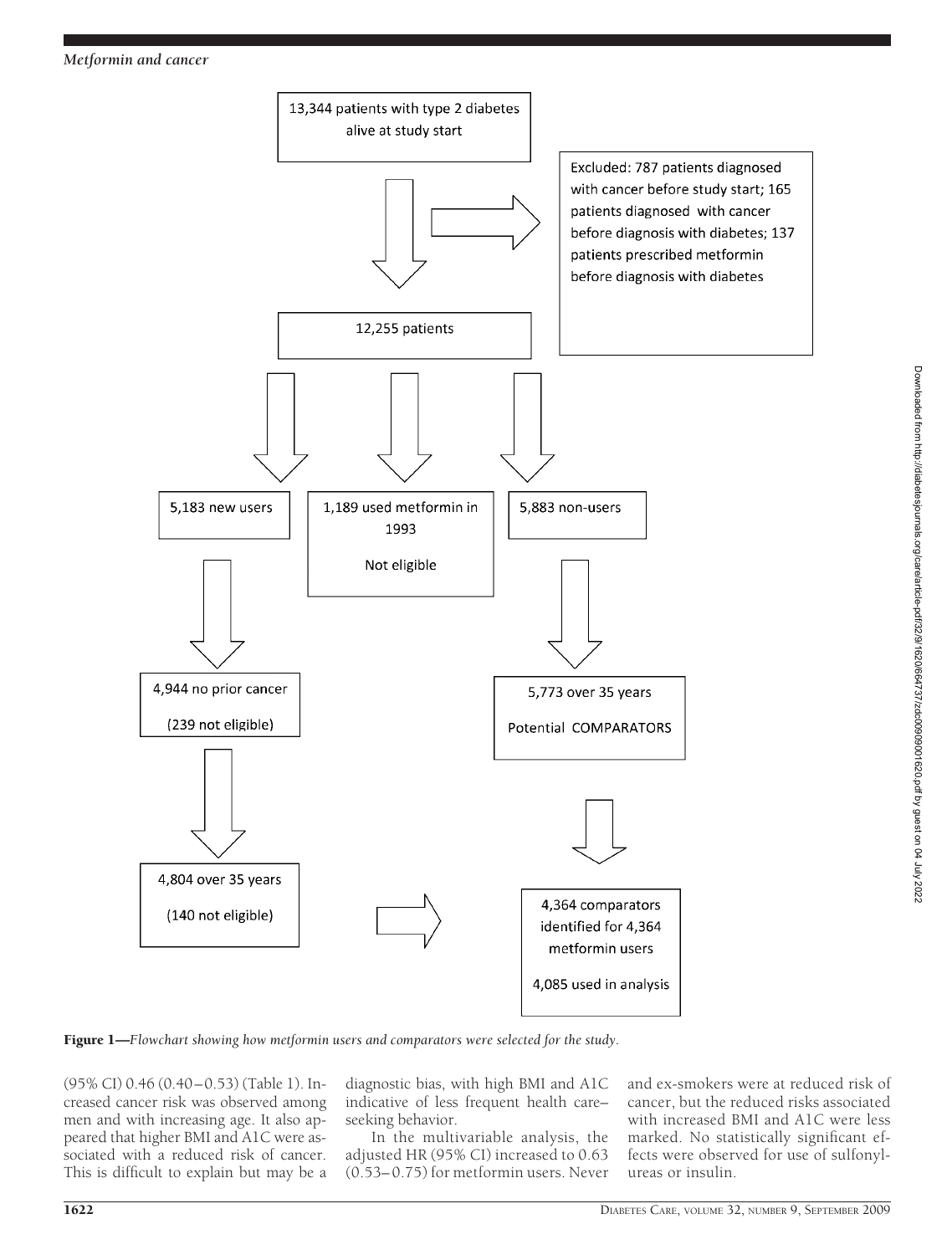**Table 1—***Baseline characteristics and results of Cox regression analysis for incidence of cancer among metformin users and comparators*

|                                | Metformin users | Comparators    | Diagnosed cancer | Unadjusted          | Adjusted*           |
|--------------------------------|-----------------|----------------|------------------|---------------------|---------------------|
| Comparators                    | 4,085           |                | 474              | 1.00                | 1.00                |
| Metformin users                |                 | 4,085          | 297              | $0.46(0.40 - 0.53)$ | $0.63(0.53 - 0.75)$ |
| <b>Sex</b>                     |                 |                |                  |                     |                     |
| Female                         | 1,848 (45.9)    | 1,875(45.2)    | 315              | 1.00                | 1.00                |
| Male                           | 2,237(54.1)     | 2,210 (54.8)   | 456              | $1.26(1.09 - 1.45)$ | $1.37(1.18 - 1.59)$ |
| Age (years)                    |                 |                |                  |                     |                     |
| $35 - 55$                      | 1,001(24.5)     | 533(13.1)      | 51               | 1.00                | 1.00                |
| $56 - 63$                      | 964(23.6)       | 647 (15.8)     | 138              | $2.72(1.97 - 3.75)$ | $2.66(1.92 - 3.68)$ |
| 64-69                          | 865 (21.2)      | 691 (16.9)     | 160              | $3.40(2.48 - 4.67)$ | $3.13(2.27 - 4.32)$ |
| $70 - 76$                      | 781 (19.1)      | 939 (23.0)     | 205              | $4.61(3.39 - 6.28)$ | $4.09(2.98 - 5.61)$ |
| $77 - 100$                     | 474(11.6)       | 1,275(31.2)    | 217              | $5.95(4.37 - 8.12)$ | $4.86(3.51 - 6.73)$ |
| Smoking status                 |                 |                |                  |                     |                     |
| Current                        | 577(14.1)       | 558 (13.7)     | 109              | 1.00                | 1.00                |
| Ex-smoker                      | 1,015(24.9)     | 866 (21.2)     | 177              | $0.99(0.78 - 1.26)$ | $0.77(0.60 - 0.98)$ |
| Never                          | 1,637(40.1)     | 1,411(34.5)    | 271              | $0.87(0.69 - 1.09)$ | $0.75(0.60 - 0.94)$ |
| Not known                      | 856 (21.0)      | 1,250(30.6)    | 214              | $1.19(0.94 - 1.51)$ | $0.91(0.72 - 1.16)$ |
| Carstairs deprivation category |                 |                |                  |                     |                     |
| 1 (least deprived)             | 224(5.5)        | 206(5.0)       | 46               | 1.00                | 1.00                |
| $\overline{2}$                 | 805 (19.7)      | 902(22.1)      | 162              | $0.75(0.56 - 1.01)$ | $0.74(0.55 - 0.99)$ |
| $\mathfrak{Z}$                 | 1,129(27.6)     | 1,171(28.7)    | 223              | $0.80(0.61 - 1.07)$ | $0.82(0.62 - 1.09)$ |
| $\overline{4}$                 | 458 (11.2)      | 488 (12.0)     | 99               | $0.78(0.56 - 1.08)$ | $0.81(0.58 - 1.12)$ |
| $\overline{5}$                 | 521 (12.8)      | 457 (11.2)     | 77               | $0.66(0.47-0.92)$   | $0.69(0.49 - 0.97)$ |
| 6                              | 603(14.8)       | 579 (14.2)     | 106              | $0.71(0.52 - 0.98)$ | $0.79(0.58 - 1.09)$ |
| 7 (most deprived)              | 345(8.5)        | 282 (6.9)      | 58               | $0.72(0.50 - 1.04)$ | $0.83(0.58 - 1.19)$ |
| BMI                            | $30.7 \pm 3.5$  | $28.6 \pm 3.1$ |                  | $0.93(0.91 - 0.95)$ | $0.98(0.96 - 1.00)$ |
| AlC $(\%)$                     | $7.9 \pm 1.0$   | $7.2 \pm 1.2$  |                  | $0.77(0.72 - 0.82)$ | $0.91(0.84 - 0.98)$ |
| Insulin use                    |                 |                |                  |                     |                     |
| No use                         | 3,833 (93.8)    | 3,512 (86.0)   | 696              | 1.00                | 1.00                |
| Use within 1 year              | 252(6.2)        | 573 (14.0)     | 75               | $0.99(0.85 - 1.15)$ | $1.13(0.97 - 1.33)$ |
| Sulphonylurea use              |                 |                |                  |                     |                     |
| No use                         | 2,196 (53.8)    | 1,996(73.3)    | 483              | 1.00                | 1.00                |
| Use within 3 months            | 1,889(46.2)     | 1,089(26.7)    | 288              | $1.00(0.78 - 1.28)$ | $1.12(0.87 - 1.47)$ |

Data are  $n$ ,  $n$  (%), means  $\pm$  SD, or HR (95% CI). \*Adjusted for all covariates.

# Secondary outcomes

The unadjusted and adjusted risks of the secondary outcomes are presented in Table 2. Metformin users were at much lower risk of overall mortality and cancerrelated mortality than their comparators. Overall, 14.9% of metformin users died, compared with 34.8% of the comparators. The median survival times were 3.6 years (IQR 2.2–5.9) and 2.8 years (1.4–4.3), respectively. Additionally, 3.0% of metformin users died from cancer, compared with 6.1% of comparators. Reduced risks of magnitude similar to that for all cancers were observed for bowel cancer, lung cancer, and breast cancer, although the results were not all statistically significant.

# Dose-response analysis

The stratified analysis for maximum dose is also presented in Table 2. Although none of the risks for low, medium, and high doses stratified by length of follow-up were signif-

icantly different from each other (as indicated by overlapping CIs), there was a clear trend for metformin users to have a higher risk of cancer in the first 2 years of followup. After this, among patients with the same duration of follow-up, the risk appeared to be lower with the highest metformin doses.

**CONCLUSIONS** — This study supports the hypothesis that users of metformin are at lower risk of cancer compared with people with type 2 diabetes on other treatments. Fewer than 8% of a cohort of metformin users were diagnosed with cancer during a maximum of  $10$  years of follow-up, compared with 11% of a comparator cohort of nonusers. The median time to cancer was 3.6 years among metformin users, compared with 2.5 years among comparators, and they also had reduced overall and cancer-related mortality.

This was an observational study; therefore, we could not control for all dif-

ferences between study groups. Metformin users could have been at lower baseline risk of cancer than the comparators. Indeed, they were younger than their comparators (but mean BMI and A1C were higher). Metformin users did seem to be a different group clinically from nonusers, with a much lower rate of mortality (some of which could be explained by lower risk of cardiovascular mortality [16]). Although this limitation is inherent in the observational nature of the study, we adjusted results for known potential confounders and there were sizable changes to the risk estimates. There may still have been residual confounding or unknown confounders, but it is unlikely that this could account for the entire 37% reduced risk of cancer observed.

Adjusting for use of other diabetic drugs was necessary because there was a higher proportion of metformin users who were treated with sulfonylureas com-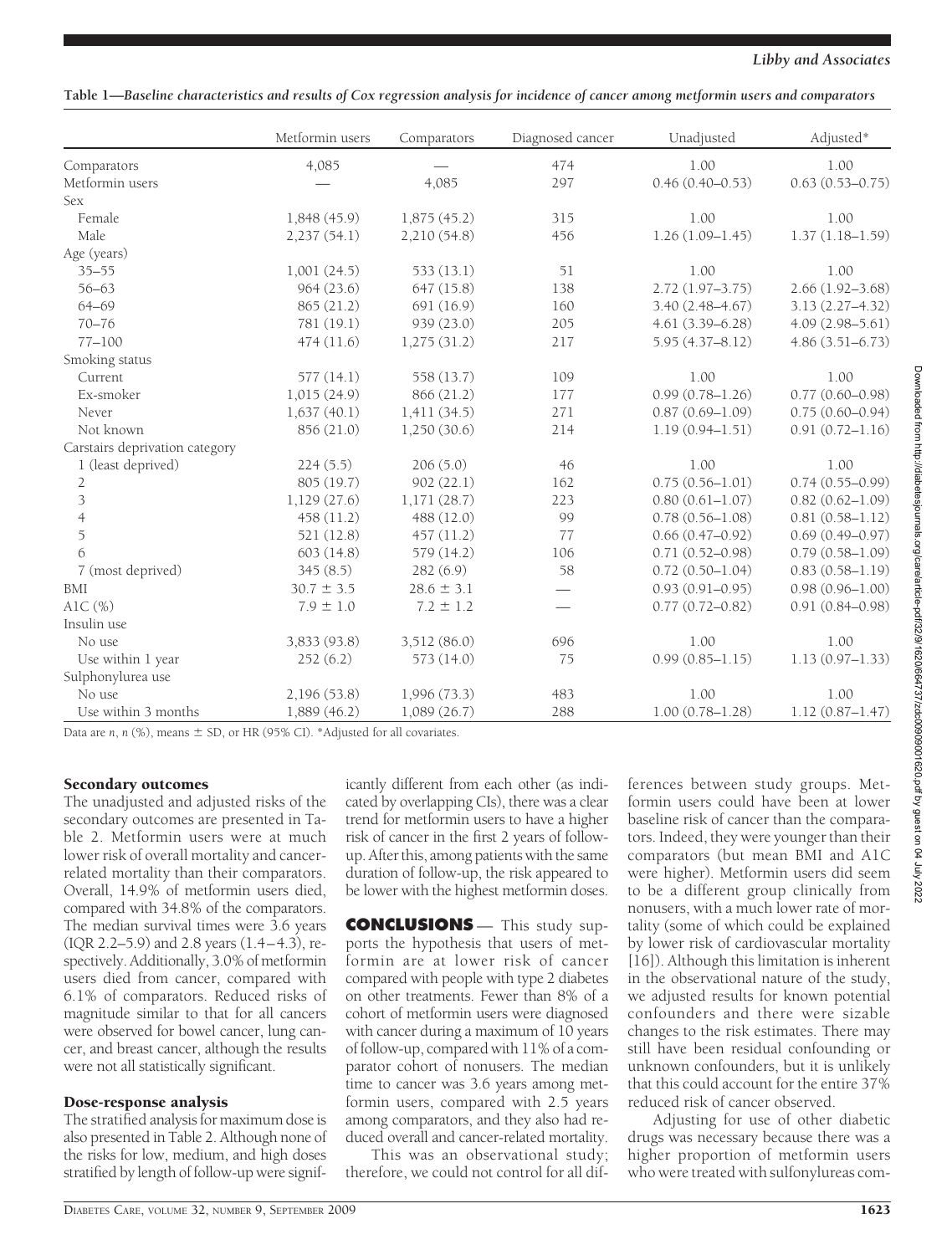

Figure 2—*Kaplan-Meier plot with 95% CIs showing time to cancer among metformin users and comparators.*

pared with the comparators but a lower proportion treated with insulin. This probably reflects the heterogeneity of the pool of potential comparators. Patients not treated with metformin will encompass those who do not yet require oral therapy as well as those who have progressed to insulin after treatment with sul-

fonylureas only. However, we found no statistically significant independent effects of sulfonylureas and insulin on risk of cancer in the Cox regression analysis. In contrast, men and older people were at increased risk of cancer, as might be expected. The results were similar for specific cancer types.

In a dose-response analysis, metformin users appeared to have a higher risk of cancer during the first 2 years of follow-up. This may be because patients who begin treatment with metformin are more likely to have cancer diagnosed because they have increasing contact with health care professionals. In later years of follow-up, high maximum doses of metformin were associated with the greatest reduction in risk of cancer. Metformin dose usually increases with increasing duration of use; therefore, dose variables can be confounded by duration. This could produce a survival bias, with higher doses spuriously associated with reduced cancer because patients have survived to receive a higher dose. This is the reason for stratification by length of follow-up (although residual confounding may still be present).

Within the known limitations of observational data, we are confident in our study design and data sources. The data sources used were independent of each other, and they provided objective mea-

**Table 2—***Unadjusted and adjusted HRs for secondary outcomes with adjusted HRs for incidence of cancer stratified by maximum prescribed dose and duration of follow-up with comparators as the reference category*

|                                     | $n(\%)$                | Unadjusted           | Adjusted*           |
|-------------------------------------|------------------------|----------------------|---------------------|
| Incidence of bowel cancer           |                        |                      |                     |
| Comparators                         | 76(1.9)                | 1.00                 | 1.00                |
| <b>Users</b>                        | 40(1.0)                | $0.41(0.28 - 0.61)$  | $0.60(0.38 - 0.94)$ |
| Incidence of lung cancer            |                        |                      |                     |
| Comparators                         | 58 (1.4)               | 1.00                 | 1.00                |
| <b>Users</b>                        | 35(0.9)                | $0.49(0.32 - 0.74)$  | $0.70(0.43 - 1.15)$ |
| Incidence of breast cancer in women |                        |                      |                     |
| Comparators                         | 41(2.2)                | 1.00                 | 1.00                |
| <b>Users</b>                        | 24(1.3)                | $0.44(0.26 - 0.73)$  | $0.60(0.32 - 1.10)$ |
| Overall mortality                   |                        |                      |                     |
| Comparators                         | 1,422(34.8)            | 1.00                 | 1.00                |
| <b>Users</b>                        | 609(14.9)              | $0.32(0.29 - 0.35)$  | $0.42(0.38 - 0.47)$ |
| Mortality from cancer               |                        |                      |                     |
| Comparators                         | 248(6.1)               | 1.00                 | 1.00                |
| <b>Users</b>                        | 123(3.0)               | $0.48(0.39 - 0.60)$  | $0.63(0.49 - 0.81)$ |
| Incidence of cancer                 | $<$ 2 years follow-up* | 2–4 years follow-up* | >4 years follow-up* |
| Maximum prescribed dose during      |                        |                      |                     |
| follow-up $(n)$                     |                        |                      |                     |
| Low (1,017)                         | $3.15(1.92 - 5.18)$    | $0.99(0.44 - 2.25)$  | $0.16(0.06 - 0.44)$ |
| Medium (2,090)                      | $1.94(1.20 - 3.13)$    | $0.51(0.31 - 0.82)$  | $0.40(0.27-0.60)$   |
| High (978)                          | $2.76(0.56 - 13.45)$   | $0.28(0.12 - 0.70)$  | $0.15(0.09 - 0.25)$ |

Data are HR (95% CI) unless otherwise indicated. \*Adjusted for age, sex, smoking, deprivation, BMI, A1C, insulin use, and sulphonylurea use.